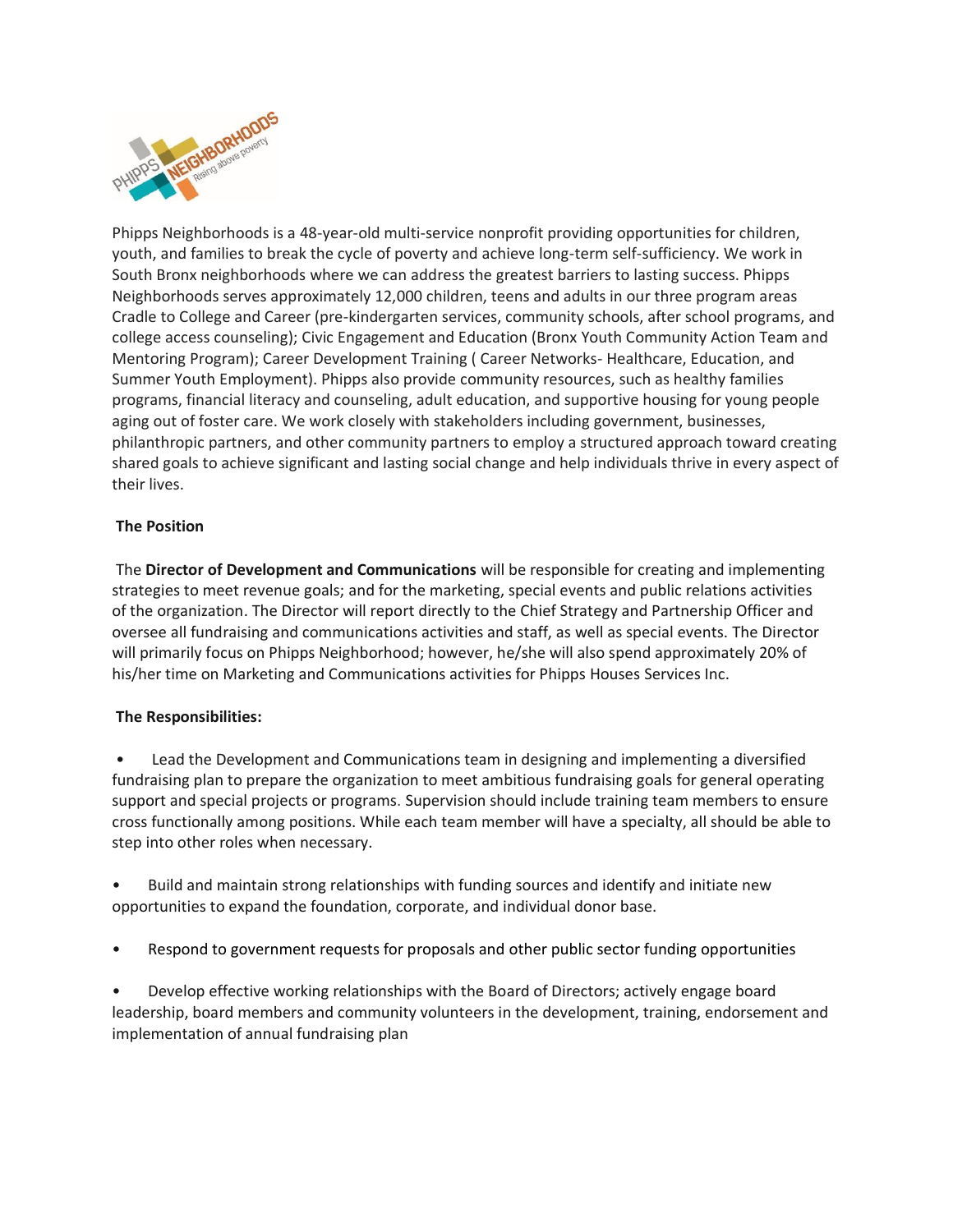• Oversee the preparation of high-quality and timely grant proposals, solicitations, funder reports, acknowledgements, and any other communications required to support ongoing fundraising activities. Manage donor/funder tracking programs and staff responsible for data entry.

• Plan and oversee marketing and public relations activities, promoting and expanding the visibility of the organization and managing the Phipps brand for both internal and external audiences. Create internal systems and processes to gather information from the field and share with staff.

• Oversee production of all print and virtual PR materials, including newsletters/ e-newsletters, annual appeals and reports, and information packets.

• Plan and execute special event, including cultivation, recognition, construction-related functions, press conferences and the annual Community Builders Gala

• Maintain and provide upgrades to the Phipps Neighborhood and Phipps Houses public website and public information communications, including social media.

## **Qualifications:**

BA in related field required; MA preferred

At least 5 years' experience in development, communications and/or program in the non-profit field, with demonstrated success in cultivating and maintaining relationships with stakeholders and funders

• Demonstrated excellence in organizational and managerial skills, ability to take initiative, manage multiple tasks simultaneously and work independently and as a member of a team

- Demonstrated strong oral and written communication skills (writing sample required)
	- Knowledge of or readiness to learn Raiser's Edge a plus.
	- Commitment to education, youth development, housing and poverty issues
- Sense of humor

## **Compensation and Benefits**

Salary commensurate with experience; benefits are competitive

**In your cover letter please outline why this position is of interest, exactly how your experience matches the qualifications stated and what you believe differentiates you from other candidates. Additionally, please provide the salary range you are seeking. Submissions without cover letters and salary requirements will not be considered.**

Equal Opportunity Employer/Protected Veterans/Individuals with Disabilities